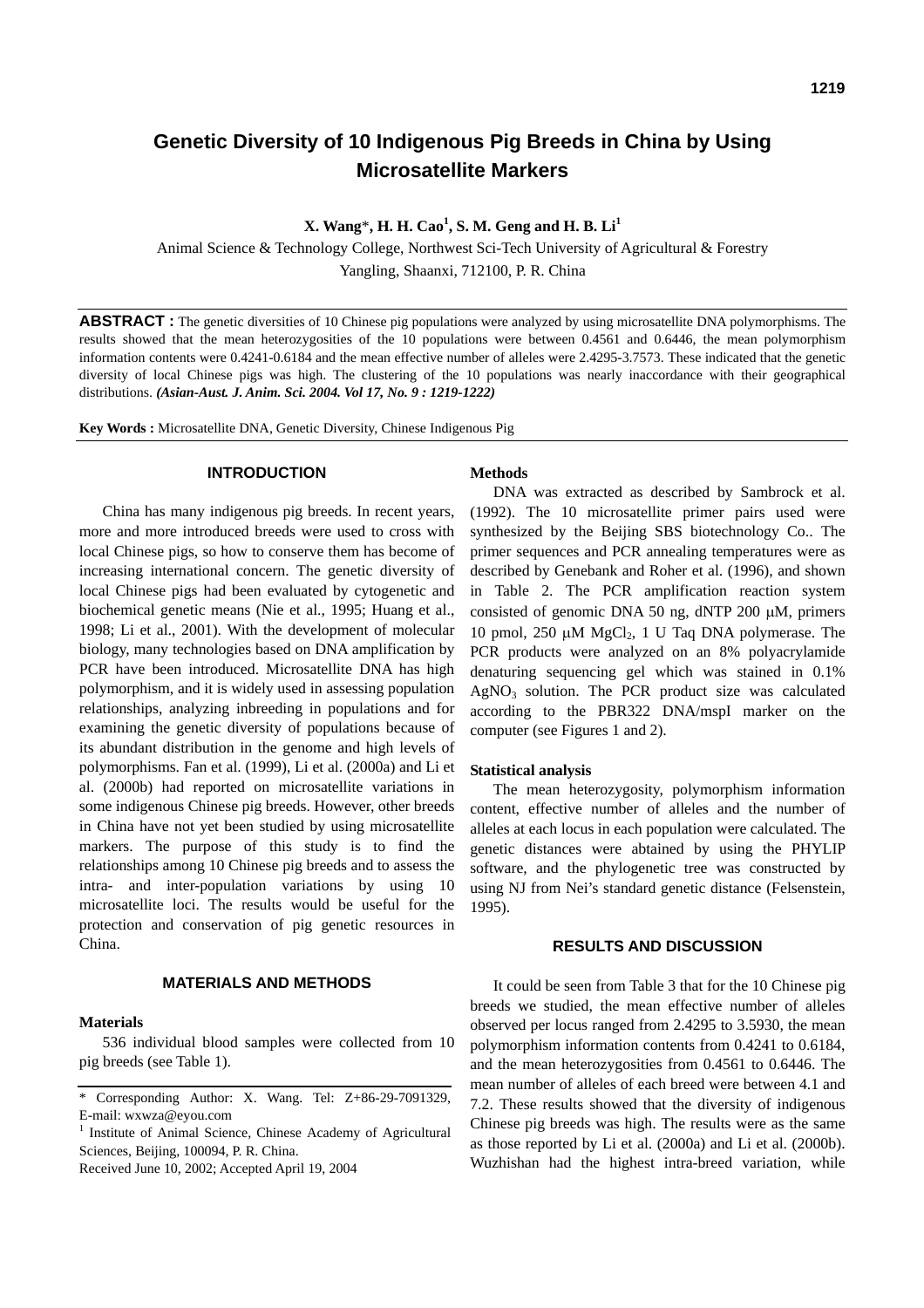**Table 1.** The name, sources and sample numbers of the 10 breeds

| <b>Breed</b>                       | Source                                                | Sample number |
|------------------------------------|-------------------------------------------------------|---------------|
| Wuzhishan miniature pig            | Haikou Wuzhishan pig breeding farm of Hainan province | 60            |
| Diannan xiaoer pig                 | Xishuang banna state pig breeding farm                | 59            |
| Guizhou miniature pig              | Guizhou animal and poultry excellent breeds farm      | 60            |
| Guizhou miniature pig (inbreeding) | The third army medical university                     | 46            |
| Bama Xiang pig (inbreeding)        | The third army medical university                     | 46            |
| Rongchang pig                      | Sichuan pig institution and Chongqing breeding farm   | 58            |
| Yimeng black pig                   | Linyi pig breeding farm of Shandong province          | 60            |
| Hanzhong black pig                 | Heihe pig breeding farm of Shannxi province           | 60            |
| Erhualian pig                      | Changshu animal and poultry breeds farm of Jiangsu    | 49            |
| Jinhua pig                         | Jinhua pig breeding farm of Zhejiang province         | 38            |

**Table 2.** The name, sequence structure, annealing temperature and loading in chromosomes of the 10 primers

| Primer name  | Forward 5'-3'                 | Reverse 5'-3'                | PCR temp. | Chrom |
|--------------|-------------------------------|------------------------------|-----------|-------|
| $IGF-1$      | <b>GCTTGGATGGACCATGTTG</b>    | CATATTTTTCTGCATAACTTGAACCT   | 62        |       |
| S0003        | <b>GAAGTGTTAAGGAAAGCCTT</b>   | <b>AGCCTCAGTTTCTCTACCTA</b>  | 60        | 6     |
| S0005        | <b>TCTTCCCTCCTGGTAACTA</b>    | <b>GCACTTCCTGATTCTGGGTA</b>  | 60        |       |
| <b>S0008</b> | <b>GAGGCAGTGTGTTCTATTCA</b>   | <b>GCCATGTGTAAAGTGTTGCT</b>  | 58        |       |
| S0010        | <b>TTAACATGGCTGTCTGGACC</b>   | <b>GTCCCTGTCCAACCATAAGA</b>  | 60        | ◠     |
| SW769        | GGTATGACCAAAAGTCCTGGG         | TCTGCTATGTGGGAAGAATGC        | 60        | 13    |
| SW781        | <b>CAACTACGTCCTTCTTTTTGCC</b> | <b>GATCCTTGGTCTGGAAACTTG</b> | 62        |       |
| SW790        | <b>CTGTGGGAGTGTAGCATCTTTG</b> | <b>CATACACCCCAGATGTGG</b>    | 62        | 8     |
| SW995        | <b>TTAAGCACTTCATGGAGCTTTG</b> | CATAATGGAAATACCGGGTCC        | 58        |       |
| SW1032       | ATTGGGTGGACTGATATGGT          | GATCTATAAAGTGTAAATTGTGTGTG   | 58        | 14    |



Figure 1. Phenotypes of the animals for the Sw1032 locus. M: molecular weight marker of PBR322DNA/mspI.



**Figure 2.** Phenotypes of the animals for the Sw790 locus. M: molecular weight marker of PBR322DNA/mspI. **Figure 3.** Dendrogram showing the genetic relationships among

Jinhua had the lowest. Studies using other genetic markers had also showed that the variation in Jinhua was low (Zhang et al., 1998; Sun et al., 2001). The levels of variation we found in Chinese pigs were comparable to these reported by of Arranz et al. (1996) and Barker et al. (1997) in cattle and buffalo respectively.

Nei's standard genetic distance and Cavalli-Sforza and Edwards distance are shown in Table 4. Above the diagonal is Nei's distance, and below the diagonal is that of Cavalli-Sforza and Edwards'. NJ clustering result is shown in



10 indigenous pig breeds.

Figure 3. The clustering result is consistent with the populations' geographical distributions except for the Bama Xiang pig. The 10 indigenous pig breeds are grouped into 3 clusters. The Wuzhishan miniature pig, Diannan xiaoer pig, Guizhou miniature pig and its inbreeding population are in a group. The Yimeng black pig, Hanzhong black pig and Rongchang pig are in another group, while the Erhualian, Jinhua and the inbreeding population of Bama xiang pig are in the third group. This result is accordance with the results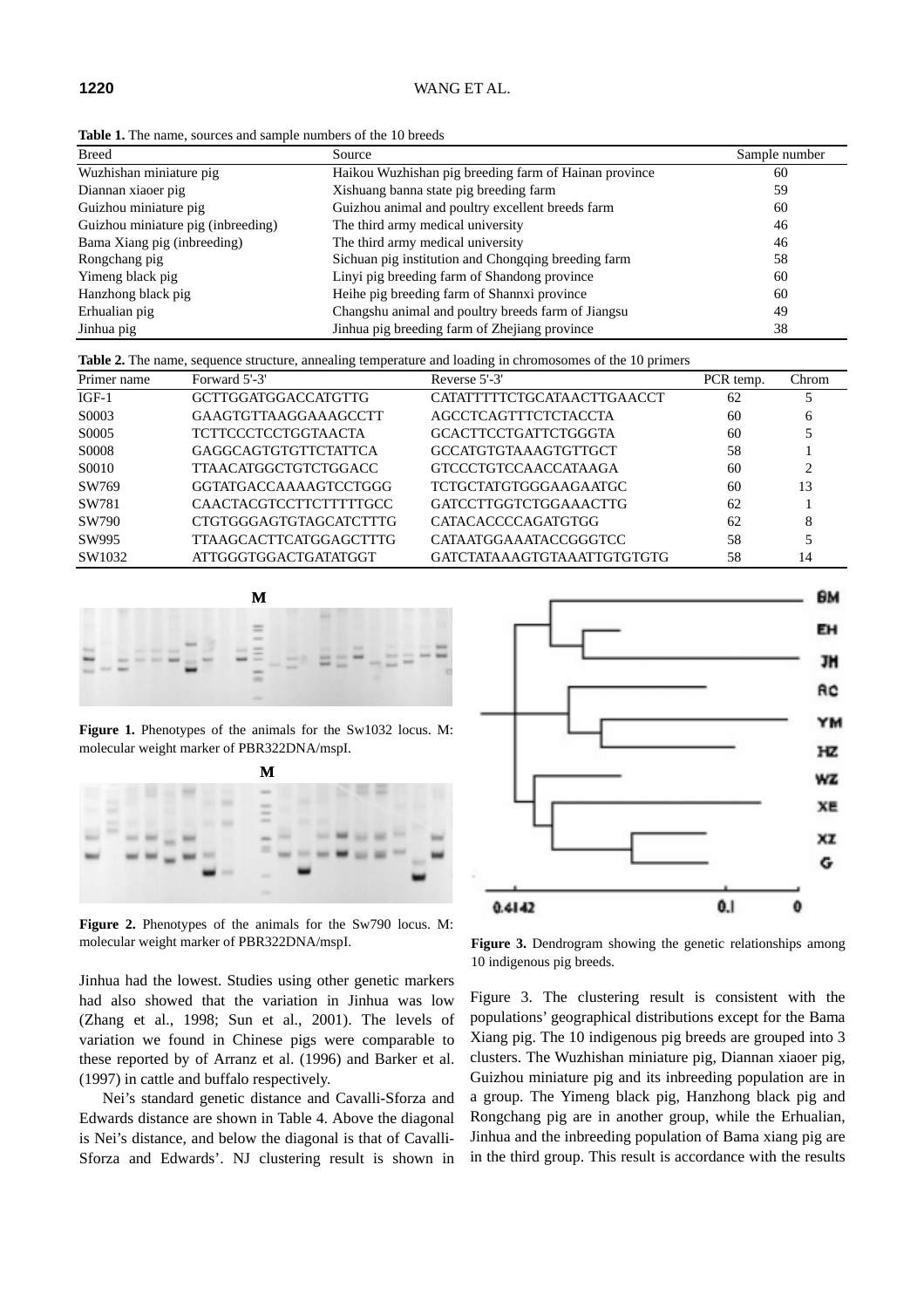| <b>Breed</b> | Mean heterozygosity | Mean number of alleles of | Mean effective number of | Mean polymorphism   |  |
|--------------|---------------------|---------------------------|--------------------------|---------------------|--|
|              |                     | each breed                | alleles                  | information content |  |
| WZ           | 0.6446              | 7.2                       | 3.5930                   | 0.6184              |  |
| XE           | 0.5950              | 5.6                       | 2.9139                   | 0.5462              |  |
| XZ           | 0.5941              | 4.0                       | 2.9734                   | 0.5395              |  |
| G            | 0.6349              | 5.5                       | 3.4164                   | 0.5950              |  |
| BM           | 0.5897              | 4.5                       | 3.3552                   | 0.5088              |  |
| RC           | 0.6309              | 7.3                       | 3.7573                   | 0.6004              |  |
| YM           | 0.5573              | 5.6                       | 3.3589                   | 0.5289              |  |
| HZ.          | 0.5470              | 5.8                       | 2.8716                   | 0.5161              |  |
| EH           | 0.5798              | 5.8                       | 3.6570                   | 0.5670              |  |
| JH           | 0.4561              | 4.1                       | 2.4295                   | 0.4241              |  |

**Table 3.** The genetic variation of the 10 local pig breeds for 10 microsatellite loci

WZ stands for Wuzhishan miniature pig; XE: Diannan xiaoer pig; XZ: Guizhou miniature pig; G: the inbreeding population of Guizhou miniature pig; BM: Bama Xiang pig; RC: Rongchang pig; YM: Yimeng black pig; HZ: Hanzhong black pig; EH: Erhualian pig, JH: Jinhua pig. The following is the same to that.

|  | Table 4. The genetic distance of 10 indigenous pig breeds based on 10 microsatellite loci |  |  |  |
|--|-------------------------------------------------------------------------------------------|--|--|--|
|  |                                                                                           |  |  |  |

| <b>Breed</b> | WZ     | XЕ     | XZ     | G      | BМ     | RC     | YM     | НZ     | EH     | JH     |
|--------------|--------|--------|--------|--------|--------|--------|--------|--------|--------|--------|
| WZ           | 0.0000 | 0.4172 | 0.3612 | 0.4148 | 0.5795 | 0.4893 | 0.3207 | 0.4612 | 0.3080 | 0.5224 |
| XЕ           | 0.1026 | 0.0000 | 0.5293 | 0.4855 | 0.6749 | 0.6913 | 0.8223 | 0.6836 | 0.4817 | 0.7554 |
| XZ           | 0.0979 | 0.1243 | 0.0000 | 0.1974 | 0.8085 | 0.4531 | 0.5299 | 0.7009 | 0.4042 | 0.6846 |
| G            | 0.1180 | 0.1284 | 0.0710 | 0.0000 | 0.6569 | 0.4619 | 0.6949 | 0.6857 | 0.3039 | 0.6330 |
| BM           | 0.1315 | 0.1573 | 0.1584 | 0.1462 | 0.0000 | 0.6449 | 0.9221 | 0.7164 | 0.4705 | 0.7028 |
| RC           | 0.1072 | 0.1432 | 0.0988 | 0.1040 | 0.1372 | 0.0000 | 0.5623 | 0.3812 | 0.3860 | 0.7411 |
| YM           | 0.0937 | 0.1359 | 0.1039 | 0.1353 | 0.1594 | 0.1207 | 0.0000 | 0.4546 | 0.5189 | 0.7300 |
| HZ.          | 0.1195 | 0.1398 | 0.1326 | 0.1421 | 0.1472 | 0.1125 | 0.1068 | 0.0000 | 0.4342 | 0.6005 |
| ΕH           | 0.0954 | 0.1279 | 0.0983 | 0.0964 | 0.1286 | 0.0957 | 0.1034 | 0.1017 | 0.0000 | 0.3441 |
| JH           | 0.1312 | 0.1637 | 0.1265 | 0.1410 | 0.1424 | 0.1338 | 0.1419 | 0.1374 | 0.1031 | 0.0000 |

obtained by using blood protein markers and mtDNA diversity (Huang et al., 1998; Geng, 2001; Mo et al., 2003). The clustering of the Bama Xiang pig is not consistent with its geographical distribution, perhaps because of its inbred mode of reproduction.

## **CONCLUSIONS**

The mean heterozygosities of the 10 indigenous pig breeds were between 0.4561 and 0.6446; the mean polymorphism contents were 0.4241-0.6184; and the mean effective number of alleles 2.4295-3.7573. These results indicated that the genetic diversity in local Chinese pigs was high. The clustering of the 10 populations was nearly in accordance with their geographical distributions.

#### **REFERENCES**

- Arranz, J. J., Y. Bayon and F. San Primitivo. 1996. Comparison of protein markers and microsatellites in differentiation of cattle populations. Anim. Genet. 27:415-419.
- Barker, J. S. F., S. S. Moore, D. J. S. Hetzel, D. Evans, S. G. Tan and K. Byrne. 1997. Genetic diversity of Asian water buffalo (*Bubalus bubalis*): microsatellite variation and a comparison with protein-coding loci. Anim. Gene. 28:103-115.
- Fan, B., K. Li, Z. Z. Peng, Y. Chen, C. Moran, Y. Gong and S. Zhao. 1999. Genetic variation of 27 microsatellite loci in three

Hubei indigenous pig breed. Chinese biodiversity. 7:91-96.

Felsenstein, J. 1995. PHYLIP (phylogeny inference package), version 3.5c. University of Washington Seattle (WA), USA.

- Geng, S. M. 2001. The genetic resource character of Chinese animal, China agricultural press. Beijing.
- Huang, Y. F., Y. P. Zhang, X. P. Qiu, F. T. Zeng and Y. Z. Xiao. 1998. Relationship between the mtDNA polymorphism of pigs and the evolutionary divergence of Chinese indigenous pig breeds. Acta Genetica Sinica. 25:322-329.
- Li, K., Y. Chen, C. Moran, B. Fan, S. Zhao and Z. Peng. 2000a. Analysis of diversity and genetic relationships between four Chinese indigenous pig breeds and one Australian commercial pig breed. Anim. Genet. 31:322-325.
- Li, X., K. Li, B. Fan,Y. Gong, S. Zhao, Z. Peng and B. Liu. 2000b. The genetic diversity of seven pig breeds in China, estimated by means of microsatelites, Asian-Aust. J. Anim. Sci. 13:1193- 1195.
- Mo, D. L., B. Liu, Z. G. Wang, S. H. Zhao, M. Yu and K. Li. 2003. Genetic variation and genetic relationship of seventeen Chinese indigenous pig breeds using ten serum protein loci. Asian-Aust. J. Anim. Sci. 16(7):939-945.
- Nie, L. and L. M. Shi. 1995. Genetic relationship among several native pig breeds in Southwest China: An approach from blood protein electrophoresis. Chinese biodiversity 3:1-7.
- Rohrer, G. A., L. J. Alexander, Z. Hu, T. P. Smith, J. W. Keele and C. W. Beattie. 1996. A comprehensive map of the porcine genome. Genome Res. 6:371-391.
- Sun, F. Z., Z. G. Wang and S. L. Yang. 2001. A Genetic study of three Chinese indigenous pig breeds by means of microsatellite